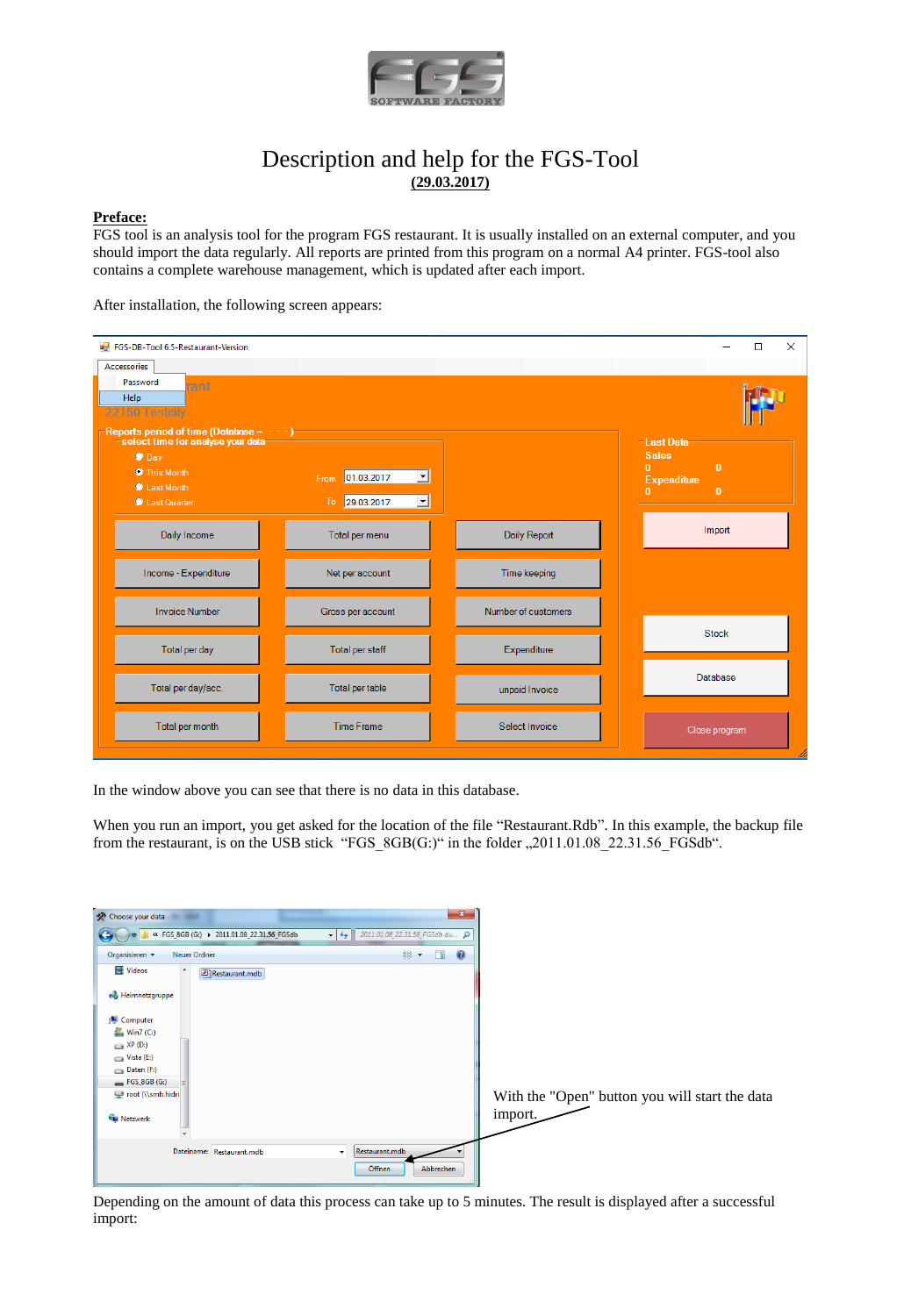|                     | FGSdbTool                                                                                                                                                                         |  |
|---------------------|-----------------------------------------------------------------------------------------------------------------------------------------------------------------------------------|--|
|                     | Import completed successfully!<br>Table Sale 303832 Records<br>Table Pettycash 2 Records<br><b>Time Recording 1 Records</b><br>User Edit Stock 0 Records<br>Table Stock 0 Records |  |
| Import              |                                                                                                                                                                                   |  |
| Preparing to import | <b>OK</b>                                                                                                                                                                         |  |

In this example, there are 303382 records from sales data, 2 petty cash and 0-time recording data.

At the main window, you can now see that in your database are data from the 07.07.15 up to the 29.03.2017, and that the last record is from the 29.03.2017 at 18:12:06 o`clock.



It is highly recommend to make an backup and an deletion of the sales data at the main program, at least once a month, and an import into this program "FGS tool". The main program in your restaurant or your bar will run much faster after the backup and deletion and you can easily perform the evaluations at home.

Please note that if you like to make your backup with the deletion on the main program that you got no open bill left in the "Restaurant Program".

 $\begin{array}{c|c|c|c|c} \hline \multicolumn{1}{c|}{\mathbb{L}} & \multicolumn{1}{c}{\mathbb{R}} & \multicolumn{1}{c}{\mathbb{R}} & \multicolumn{1}{c}{\mathbb{R}} \\ \hline \multicolumn{1}{c|}{\mathbb{L}} & \multicolumn{1}{c}{\mathbb{L}} & \multicolumn{1}{c}{\mathbb{R}} & \multicolumn{1}{c}{\mathbb{R}} & \multicolumn{1}{c}{\mathbb{R}} & \multicolumn{1}{c}{\mathbb{R}} & \multicolumn{1}{c}{\mathbb{R}} \\ \hline \multicolumn{1}{c|}{\mathbb{L}} & \$ FGS-DB-Tool 6.0.0-Restaurant-Version ē9 **Select Language**  $\frac{N}{N}$ English **France Thailand Netherlands** China  $\mathbf{C}^{\star}$ 野梨県 Italy Germany **Turkey Arabic** HZ  $\bullet$ 靏 Spain **Norway Russian Korea** ┿ **Experts**  $\bullet$  $\bullet$ Portugal Serbian Japan Sweden

As in every window of our programs, you can select the Flags "Language" menu, to choose another language at any time.

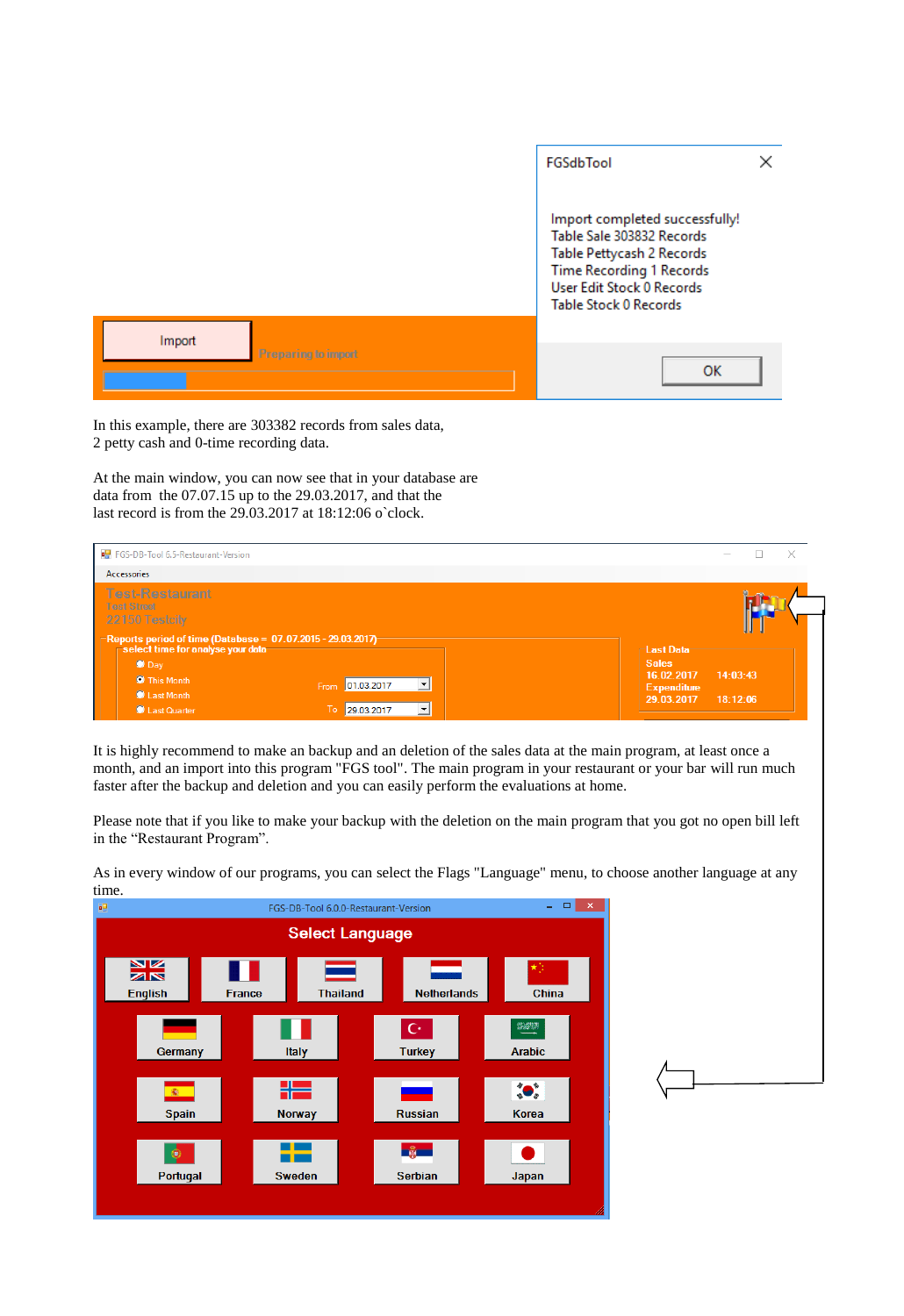You now have a variety of reports of your data, always between the two date fields (from - to). Change a date, then changes the query period.



The buttons of the various reports are usually self-explanatory.

"Lady-Drinks" is only in the "bar version" or "massage version" viewable and shows the lady drinks and fines for each person of your staff.

A little tip for using the date field:

By using the arrow keys you set the date. With the left and the right arrow you jump through the date. With the up and down arrow you set up the day, month and the year. Now you can start your request.



If there are a lot of data in your database and you run a query over a long period of time (eg from 01/01/2002 to 01/01/2013), then the display of the evaluation (report) will take a longer time.

Of course, such queries are very useful in order to show the sales figures of the past years / months and compare.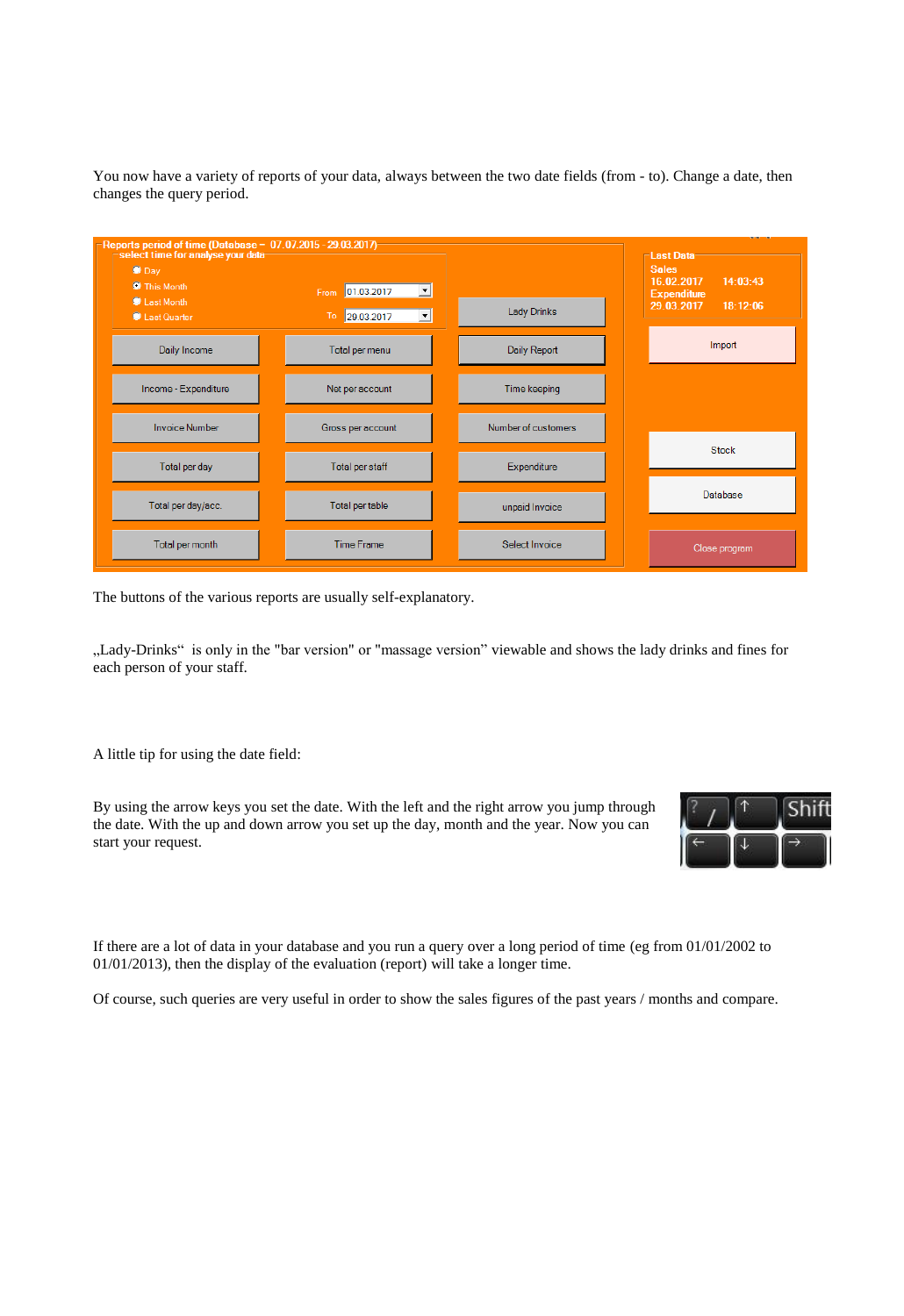## **Stock management:**

Like the main program FGS-Restaurant we tried at the stock management, to create the program for the user as simple as possible. Put only the items you like to control here in the stock.

#### **General Statement:**

In gastronomy, there are a variety of packaging units (glass, bottle, the steak, etc.)

Here in the program, only the purchasing unit (Pack) and the sales unit (Unit).

Here are some examples of stock items:

The can Fanta is purchased as  $pack = 24$  cans. Unit = 24 Glass vodka is bought as Pack = 1 bottle of vodka with 35 glasses. Unit =  $35$ The Steak is purchased as Pack = 1kg beef with 4 steak. Unit = 4.

#### **Creating a new article:**

The easiest way is to create an inventory item, if you have previously done a data import in "FGS tool".

It is also possible, to enter goods that are not directly on your menu. (for example, steak meat, potatoes, etc.)

| 團   |      |              | <b>FGS-Tool Stock</b> |      |     |            | -                             |
|-----|------|--------------|-----------------------|------|-----|------------|-------------------------------|
| No. | Name | <b>Stock</b> | Min.                  | Max. | per | Purchasing | Article<br><b>New Article</b> |

### Click "New"

In the following window, type in the number of a menu item, same as on your menu card. In this example, we type "105" followed by "Enter". Since the program knows that number (was already imported), the article name is automatically filled.

The Pack  $= 1$  box comes with 24 bottles of Heineken as Unit.

Now, enter the purchase and sales price of the bottle.

To print out a shopping list later we need a minimum and a maximum inventory. Min  $=$  4 packs of 24 bottles. = 96 bottles.  $Max = 5$  packs, which is 120 bottles.

| o,                             |                     | <b>FGS-Tool New Article</b> |                       |       |
|--------------------------------|---------------------|-----------------------------|-----------------------|-------|
| Menu No.:<br>Article           | 105                 |                             |                       |       |
| Hieneken Small Bottle          |                     |                             |                       |       |
| per Pack =<br>- Price per Unit | 24<br>Price in 0.80 | Unit<br>s                   | Price sale 2.75       | s     |
|                                | Min. Pack 4         |                             | Max. Pack 5<br>Cancel | Check |
|                                |                     |                             |                       |       |

Before we now enter the real inventory, the program must first **check** would now look like the stock.

| ×<br>吧<br><b>FGS-Tool New Article</b>      |
|--------------------------------------------|
| 105<br>Menu No.:<br>Article                |
| Hieneken Small Bottle                      |
| 24<br>Unit<br>$per$ Pack =                 |
| <del>⊩</del> Price per Unit -              |
| Price in 0.80<br>Price sale 2.75<br>s<br>s |
| Min. Pack 4<br>Max. Pack 5                 |
| Unit inside Stock<br>$-84$<br>Save         |

Now we have a stock of -84, in fact we have 83 bottles of Heineken, so we override this negative stock of -84 with 83 bottles.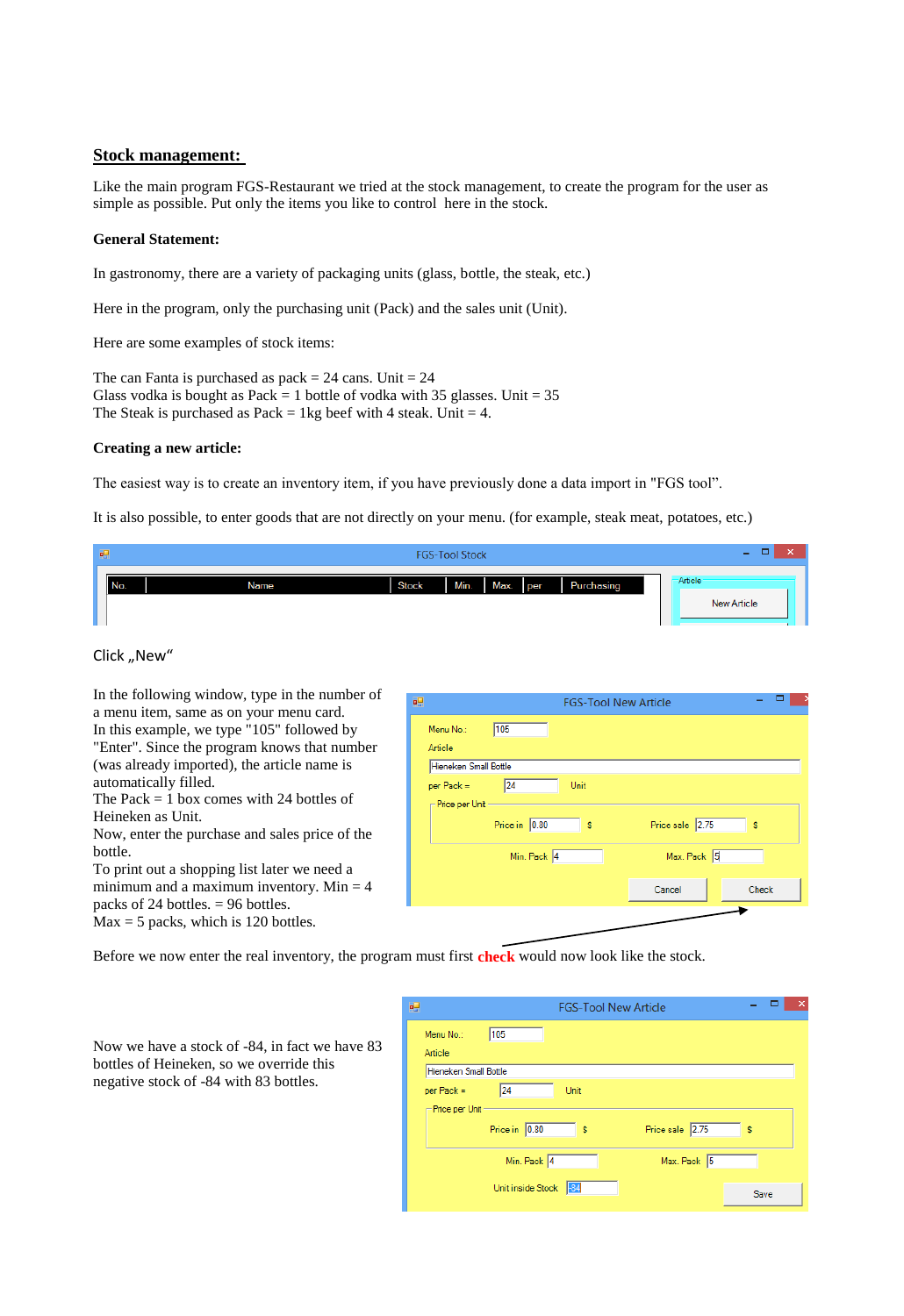In the graphic below you can see now that we have 83 bottles of Heineken on stock. The minimum was set to 96 bottles so we need 2 Pack (boxes per 24 bottles) = 48 to fulfill the maximum stock which is set at 120.

To show a better overview, we added more storage items in this example.

| 硘   |                                   |              | <b>FGS-Tool Stock</b> |                |     |            |                          | $\Box$<br>×<br>÷   |
|-----|-----------------------------------|--------------|-----------------------|----------------|-----|------------|--------------------------|--------------------|
| No. | Name                              | <b>Stock</b> | Min.                  | Max.           | per | Purchasing | Ê                        | Article            |
| 105 | <b>Heineken Small</b>             | 83           | 96                    | 120            | 24  | 2 Pack     |                          | <b>New Article</b> |
| 106 | Hieneken Cans 300 ml              | 0            | $\bf{0}$              | 0              | 24  |            |                          |                    |
| 107 | <b>Heineken Large Bottle</b>      | $\Omega$     | 3                     | 12             | 12  | 1 Pack     |                          | Mix from Stock     |
| 115 | Singha Small                      | 16           | 36                    | 72             | 24  | 2 Pack     |                          |                    |
| 116 | Singha Light                      | $-25$        | 36                    | 72             | 24  | 4 Pack     |                          | Stock in/out       |
| 117 | Singha Light Large Bottles 630 ml | 6            | 3                     | 12             | 12  |            |                          |                    |
| 118 | Singha Large Bottle               | 28           | 3                     | 12             | 12  |            |                          |                    |
| 120 | <b>Tiger Small</b>                | 99           | 60                    | 96             | 24  |            |                          | <b>Delete</b>      |
| 121 | <b>Tiger Crystal Light Small</b>  | 49           | 60                    | 96             | 24  | 2 Pack     |                          |                    |
| 122 | Tiger Large Bottle 630 ml         | $\Omega$     | 3                     | 12             | 12  | 1 Pack     |                          | -Analysis          |
| 124 | <b>Chang Large Bottle</b>         | 12           | 3                     | 12             | 12  |            |                          |                    |
| 125 | <b>Chang Beer Small</b>           | 58           | 36                    | 72             | 24  |            |                          | Detail             |
| 126 | <b>Chang Export</b>               | 30           | 0                     | 0              | 24  |            |                          |                    |
| 127 | Chang 330 ml Can                  | 0            | 0                     | 0              | 24  |            |                          | Purchasing         |
| 128 | Cheer Red 500 ml can              | $\bf{0}$     | 0                     | $\bf{0}$       | 12  |            |                          |                    |
| 129 | Cheer Blue 500 ml Can             | $\Omega$     | $\bf{0}$              | $\overline{0}$ | 12  |            |                          | Inventory          |
| 130 | Leo Small                         | $-25$        | 36                    | 72             | 24  | 4 Pack     |                          |                    |
| 150 | <b>Crumpton Oaks Apple Cider</b>  | 3            | 0                     | $\overline{0}$ | 24  |            |                          | <b>Stock Value</b> |
| 155 | <b>TNC Dry Cider</b>              | $\Omega$     | 0                     | 0              | 24  |            |                          |                    |
| 156 | <b>TNC Sweet Cider</b>            | 0            | 0                     | 0              | 24  |            |                          |                    |
| 160 | <b>Brain's Black Stout</b>        | 5            | $\bf{0}$              | $\overline{0}$ | 24  |            |                          | Close              |
| 211 | <b>Bols Peppermint Green</b>      | 15           | 10                    | 20             | 20  |            | $\overline{\phantom{a}}$ |                    |

#### Example No. 2:

The number 211 "Bols-- Peppermint Green" the Pack (bottle) is 20 Units (glasses). We have in stock 15 units = a nearly full bottle. The minimum is set to 10 glasses, as we sell this drink less often. So there is no ordering.

#### **Stock in:**

Click the button "Ordering Print" you can print out an order list. All those on the stock list, marked in red orders are will print.

You have bought a box of "Heineken Small" and you want to import these bottles into the program. Mark with the mouse the Heineken then click on "Stock in / out "

Enter under "Stock in / out " one Pack and save it. Now look at the stock list (below) that Heineken is now no longer marked red, because the stock is now at 107 bottles, and thus exceeded the minimum inventory is 96 bottles.

If you notice on the inventory list, that you missing two bottles, then you type in the "Unit" field "-2".

After the next "import" from your Restaurant Program, you will see a reduction in your stock. (If this item was sold)

| 吧                                 | <b>FGS-Tool Stock in/out</b>  | $\boldsymbol{\mathsf{x}}$ |
|-----------------------------------|-------------------------------|---------------------------|
| Article<br>105 Heineken Small     |                               |                           |
| 1 Pack = 24 Unit                  |                               | Edit                      |
| <b>Stock</b><br>$Stock = 83$ Unit | Min. 96 Unit<br>Max. 120 Unit | Purchasing<br>2 Pack      |
| Stock in/out<br>Pack              | o<br>Unit                     | "-" = out                 |
|                                   | Cancel                        | Save                      |

| No. | Name                  | <b>Stock</b> | Min. | Max. | l per | Purchasing | $\blacktriangle$ |
|-----|-----------------------|--------------|------|------|-------|------------|------------------|
| 105 | <b>Heineken Small</b> | 107          | 96   | 120  | 24    |            |                  |
| 106 | Hieneken Cans 300 ml  |              | 0    | 0    | 24    |            |                  |
| 107 | Heineken Large Bottle |              | 3    | 12   | 12    | 1 Pack     |                  |
| 115 | Singha Small          | 16           | 36   | 72   | 24    | 2 Pack     |                  |
| 116 | Singha Light          | $-25$        | 36   | 72   | 24    | 4 Pack     |                  |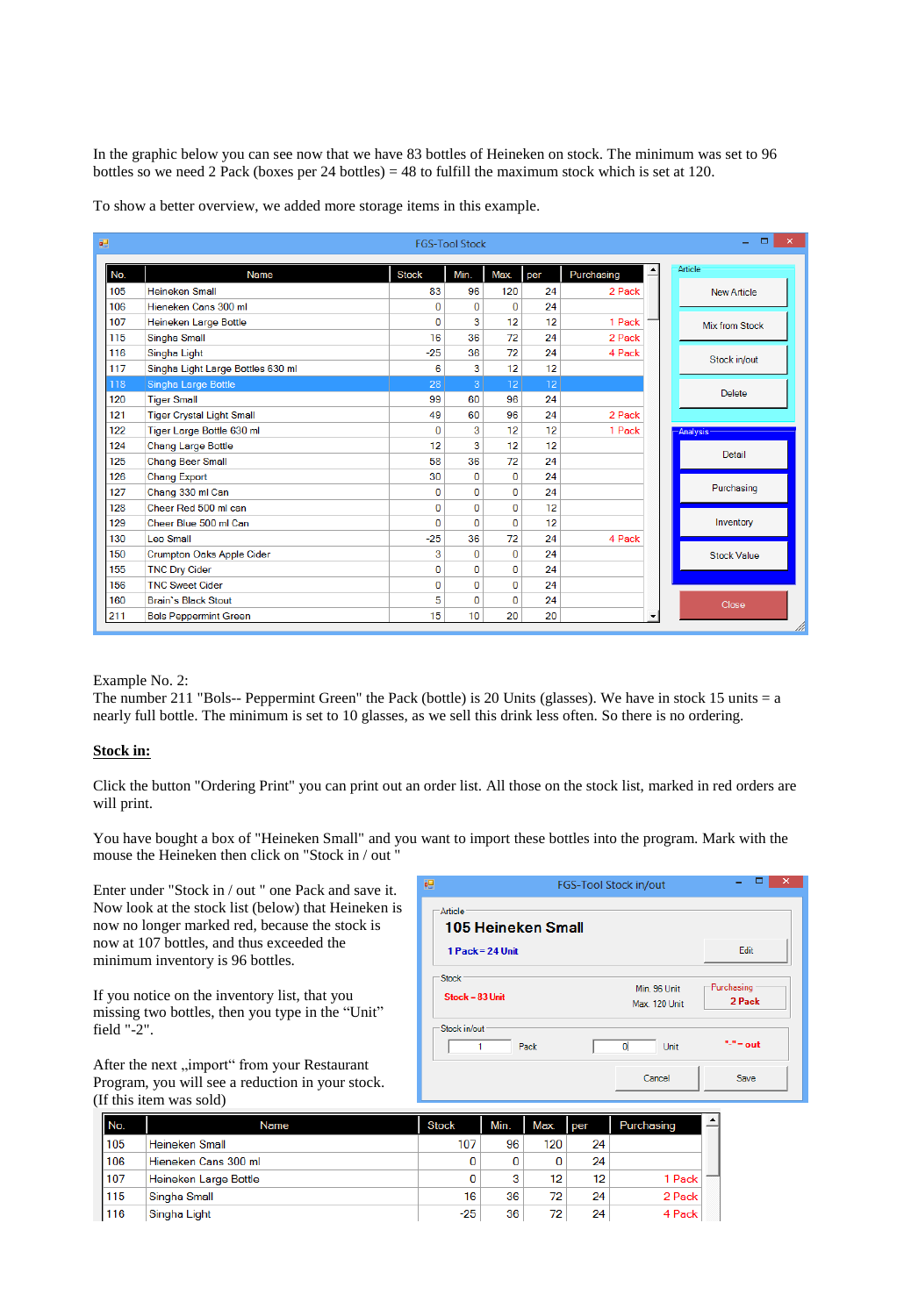**Articles which consist of stock items:** (stock must first be present).

The Mix 2411 "Long Island Iced Tea" consists of 1 unit Gin, 1 unit Bacardi Rum, 0,5 unit Eltoro Tequilla and one unit of Smirnoff Vodka.

|      | <b>Composed of stock items</b><br>Click on text or number = Edit! |  |             |                             |                                   |          |  |  |  |
|------|-------------------------------------------------------------------|--|-------------|-----------------------------|-----------------------------------|----------|--|--|--|
|      | <b>Composed of stock items</b>                                    |  |             | <b>Required stock items</b> |                                   |          |  |  |  |
| No.  | Name                                                              |  | $\mathbf x$ | No.                         | <b>Name</b>                       | Quantity |  |  |  |
| 448  | <b>Tonic for Mixer</b>                                            |  | ⊽           | 613                         | Gordon Gin                        |          |  |  |  |
| 645  | Glenfiddick 12Y 1/2                                               |  | ☑           | 682                         | Smirnoff Vodka                    | 1        |  |  |  |
| 646  | <b>Glenfiddick Full</b>                                           |  | ⊽           | 651                         | <b>ELTORO</b> Tequilla            | 0.5      |  |  |  |
| 698  | Bottle - Sang Som Large                                           |  | ⊽           | 642                         | Bacardi Rum 750ml                 | 1        |  |  |  |
| 2401 | <b>Irish Coffee</b>                                               |  | ⊽           | 265                         | Contreaux                         |          |  |  |  |
| 2402 | <b>B52</b>                                                        |  | п           | 117                         | Singha Light Large Bottles 630 ml |          |  |  |  |
| 2403 | C S Cowboy                                                        |  | П           | 118                         | Singha Large Bottle               |          |  |  |  |
| 2404 | Margarita                                                         |  | П           | 120                         | <b>Tiger Small</b>                |          |  |  |  |
| 2405 | Mai Thai                                                          |  | П           | 121                         | <b>Tiger Crystal Light Small</b>  |          |  |  |  |
| 2406 | <b>Bloody Mary</b>                                                |  | п           | 122                         | Tiger Large Bottle 630 ml         |          |  |  |  |
| 2407 | Dolomint                                                          |  | П           | 124                         | <b>Chang Large Bottle</b>         |          |  |  |  |
| 2408 | <b>John Collins</b>                                               |  | п           | 115                         | Singha Small                      |          |  |  |  |
| 2409 | <b>Singapore Sling</b>                                            |  | п           | 116                         | Singha Light                      |          |  |  |  |
| 2411 | Long Island Iced Tea                                              |  | П           | 126                         | <b>Chang Export</b>               |          |  |  |  |
| 2412 | <b>Bermuda Triangle</b>                                           |  | П           | 128                         | Cheer Red 500 ml can              |          |  |  |  |
| 2413 | <b>Between The Sheets</b>                                         |  | П           | 129                         | Cheer Blue 500 ml Can             |          |  |  |  |
| 2414 | <b>Blue Lagoon</b>                                                |  | г           | 130                         | Leo Small                         |          |  |  |  |
| 2411 | <b>Long Island Iced Tea</b>                                       |  |             | 150                         | <b>Crumpton Oaks Apple Cider</b>  |          |  |  |  |

If a "Long Iceland Iced Tea" was sold during the next import from the Restaurant Program, the stocks has been reduced from the selected drinks.

### **For example: Viennese Schnitzel**

First, all ingredients must be present in the stock. Enter pork e.g. with the number 1001 as Pack with 1 kilogram = Unit 6 Escalope in stock. (This would be a value at which the Escalope weighing about 165 grams) (1002) French fries come in bags of  $5 \text{ kg} = 1 \text{ Pack} = 42 \text{ Units}$  in stock. (This would apply to about 120 grams of French fries per serving)

Now type in the above window "New", enter the menu number from your menu card of the Viennese Schnitzel and give one Unit 1001 Escalope plus 1 Unit 1002 chips to.

### **Stock assessments and reports:**

**"Detail"** (Selected articles will be printed in detail in / out)

**"Purchasing"** (all items that will have fallen below the minus stock printed on a list)

"Inventory" (Inventory list. The empty boxes are for the actual quantities.)

**"Stock Value" (**Each individual stock items by the sum of the purchase and sale price)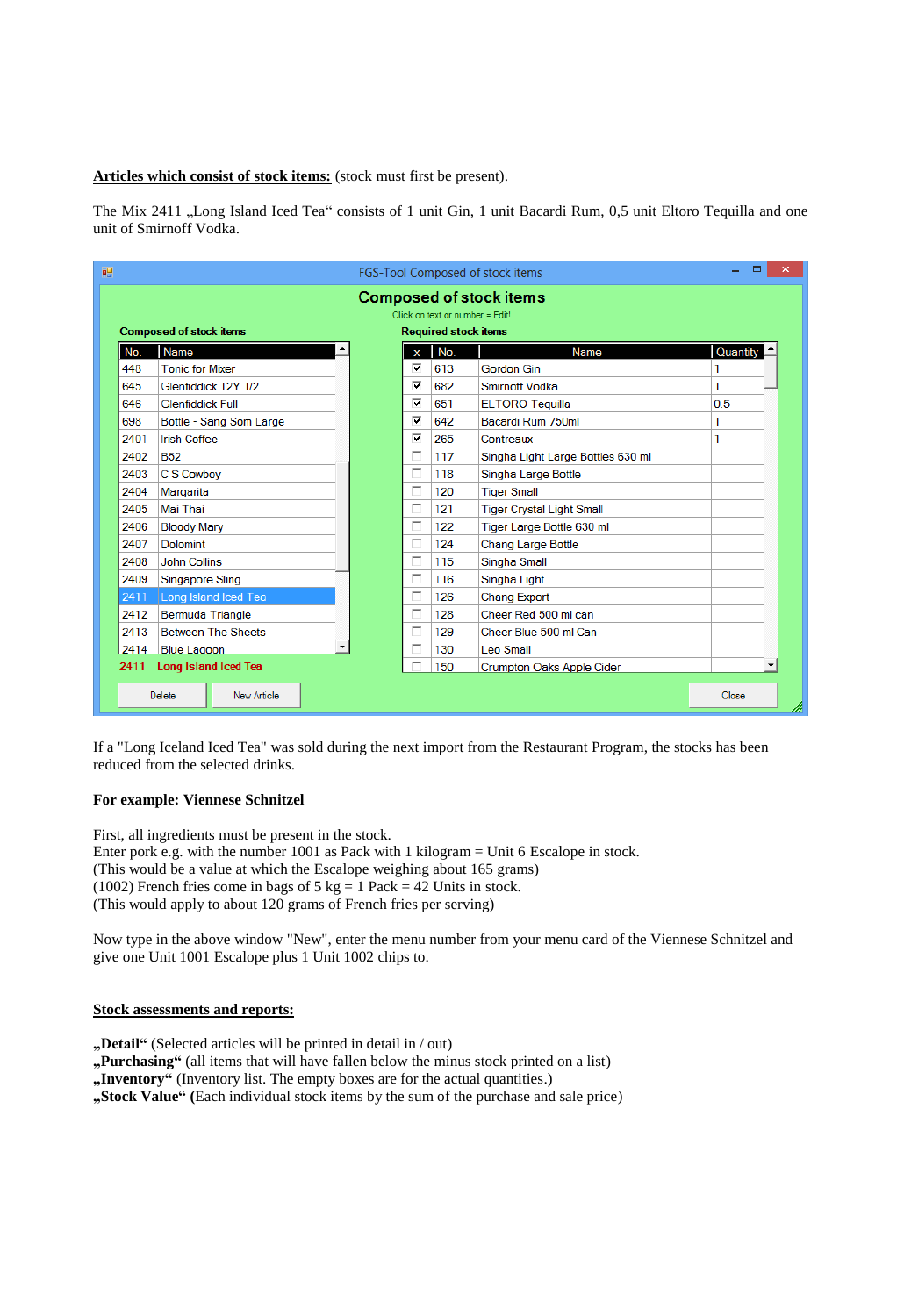## **Delete from Stock:**



It is possible to delete a single item complete (including the data from Mix), or just the individual entries and exits of each day that accumulate over time. In this case, the inventory is set to "0".

The following window opens when you press the "Delete" button: